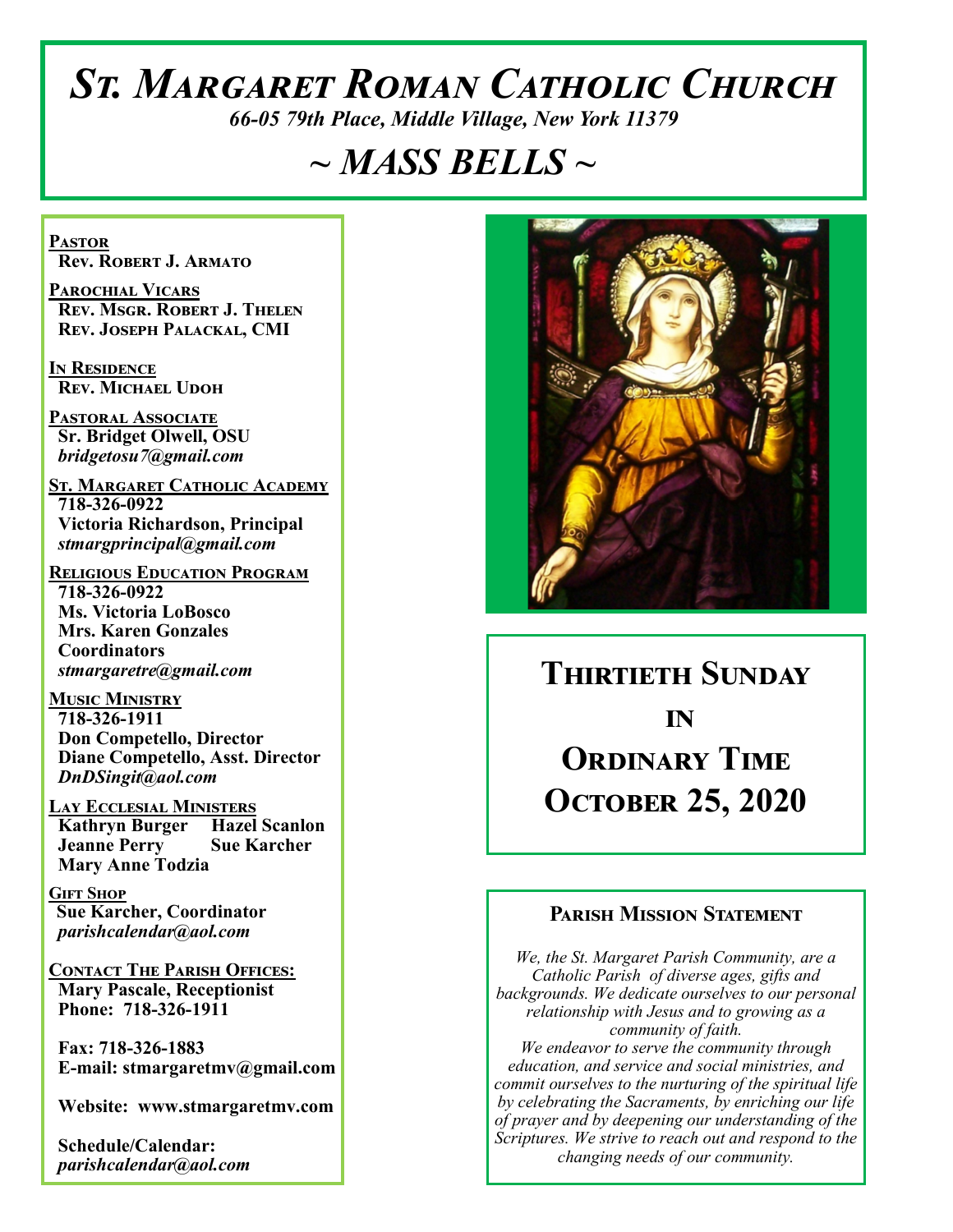## *MASSES FOR THE WEEK*

| SUN.                 | <b>OCTOBER 25 - THIRTIETH</b><br><b>SUNDAY IN ORDINARY TIME</b>                                                                                                                                                                                                                                                                            |
|----------------------|--------------------------------------------------------------------------------------------------------------------------------------------------------------------------------------------------------------------------------------------------------------------------------------------------------------------------------------------|
| 7:30<br>9:00         | Mary & Bob Hallahan<br>Maria e Calogero Ciaccio/Vincenzo e<br>Aurelia Laudani/Vincenza, Mariano e<br>Salvatore Palmeri/                                                                                                                                                                                                                    |
| 10:30                | Mary Trzeszczkowski                                                                                                                                                                                                                                                                                                                        |
| <b>NOON</b>          | Edward H. & Ellen T. Morrissey                                                                                                                                                                                                                                                                                                             |
| 5:00PM               | People of the Parish                                                                                                                                                                                                                                                                                                                       |
| MON.                 | <b>OCTOBER 26 - WEEKDAY</b>                                                                                                                                                                                                                                                                                                                |
| 7:00                 | Pat Pellegrino (ANNI)                                                                                                                                                                                                                                                                                                                      |
| 9:00                 | Theodore Mundy, Jr. (BIRTH)                                                                                                                                                                                                                                                                                                                |
| TUE.                 | <b>OCTOBER 27 - WEEKDAY</b>                                                                                                                                                                                                                                                                                                                |
| 7:00                 | Andrew Kastner                                                                                                                                                                                                                                                                                                                             |
| 9:00                 | <b>Edward Twomey</b>                                                                                                                                                                                                                                                                                                                       |
| WED.                 | OCTOBER 28 - ST. SIMON AND ST. JUDE                                                                                                                                                                                                                                                                                                        |
| 7:00                 | Giovanna Lechich                                                                                                                                                                                                                                                                                                                           |
| 9:00                 | <b>Fred Basedow</b>                                                                                                                                                                                                                                                                                                                        |
| THU.                 | <b>OCTOBER 29 - WEEKDAY</b>                                                                                                                                                                                                                                                                                                                |
| 7:00                 | Deacon Vincent & Dolores DeBiase                                                                                                                                                                                                                                                                                                           |
| 9:00                 | Augie DeSimone                                                                                                                                                                                                                                                                                                                             |
| FRI.                 | <b>OCTOBER 30 - WEEKDAY</b>                                                                                                                                                                                                                                                                                                                |
| 7:00                 | <b>Robert Begy</b>                                                                                                                                                                                                                                                                                                                         |
| 9:00                 | <b>Connie Maltese</b>                                                                                                                                                                                                                                                                                                                      |
| SAT.                 | <b>OCTOBER 31 - WEEKDAY</b>                                                                                                                                                                                                                                                                                                                |
| 9:00                 | <b>Collective: Richard Wrede/</b>                                                                                                                                                                                                                                                                                                          |
| 5:00PM               | People of the Parish                                                                                                                                                                                                                                                                                                                       |
| SUN.<br>7:30<br>9:00 | <b>NOVEMBER 1 - ALL SAINTS</b><br><b>Anne McGinnis</b><br>Maria Martello/Vincenzo, Salvatore e<br>Giovanna Consiglio/Giuseppe, Laura,<br>Andrea e Grazia Palazzolo/Giuseppe<br>Barone/Vito e Giuseppa Stabile/Filippo<br>Amato/Antonino, Antonina e Giuseppe<br>Catalano/Vincenzo, Mariano e Salvatore<br>Palmeri/Frieda & Joseph Petsche/ |
| 10:30                | Peter Bojceniuk                                                                                                                                                                                                                                                                                                                            |
| <b>NOON</b>          | <b>Anna Nick</b>                                                                                                                                                                                                                                                                                                                           |
| 5:00PM               | Ida Lento/Maria Falsetta                                                                                                                                                                                                                                                                                                                   |



# *Congratulations*

*to all of our Religious Education Program and Academy children who received the Lord Jesus in the Sacrament of the Most Holy Eucharist* 

*for the first time this month! May your love for Him increase every time that your receive Him!* 

# **PARISH INFORMATION**

## **Rectory Office Hours**

**Monday - Friday - 9am to Noon and 1pm to 5pm Saturday - by appointment Sunday - closed**

**CONFESSIONS** - Saturday, 4:00-4:45pm in the church.

**NOVENA** to Our Lady of the Miraculous Medal Mondays after the 9am Mass.

**THE ROSARY AND DIVINE MERCY** devotion are prayed every morning in the church at 8:30am.

**BAPTISMS** take place on the 1st and 3rd Sunday of each month, at 1:30pm and 2:30pm. Please call the rectory for an appointment and to register your child. No more than two children will be baptized at each session with a maximum of 25 guests per family.

**WEDDINGS MUST** be scheduled at least six months in advance by appointment with a priest or a deacon. Please call the rectory office. For marriage preparation information visit www.pre-cana.org.

**THE ENGLISH CHOIR** rehearses on Wednesday, at 7 pm in the Church. Tenors and baritones needed!

**IL CORO ITALIANO** prattica ogni Domenica prima della Messa Italiana.

**THE YOUTH CHOIR** rehearses on Monday, from 6-7 pm in the Church. For more info, DnDsingit@aol.com **SUSPENDED**

**BOY SCOUT TROOP #119** meets on Tuesdays from 7:15-9 pm in the Parish Hall. New members are welcome, age 10 1/2 & up. Call Mr. Krzewski, 718-894-4099. **SUSPENDED**

**CUB PACK #119** meets on Mondays from 7-8:30 pm in the Parish Hall. New members welcome, age 6 to 10-1/2. Call Mr. Krzewski, 718-894-4099. **SUSPENDED**

**SENIOR CITIZENS** meet every Wednesday at 12 Noon in the Parish Center. **SUSPENDED**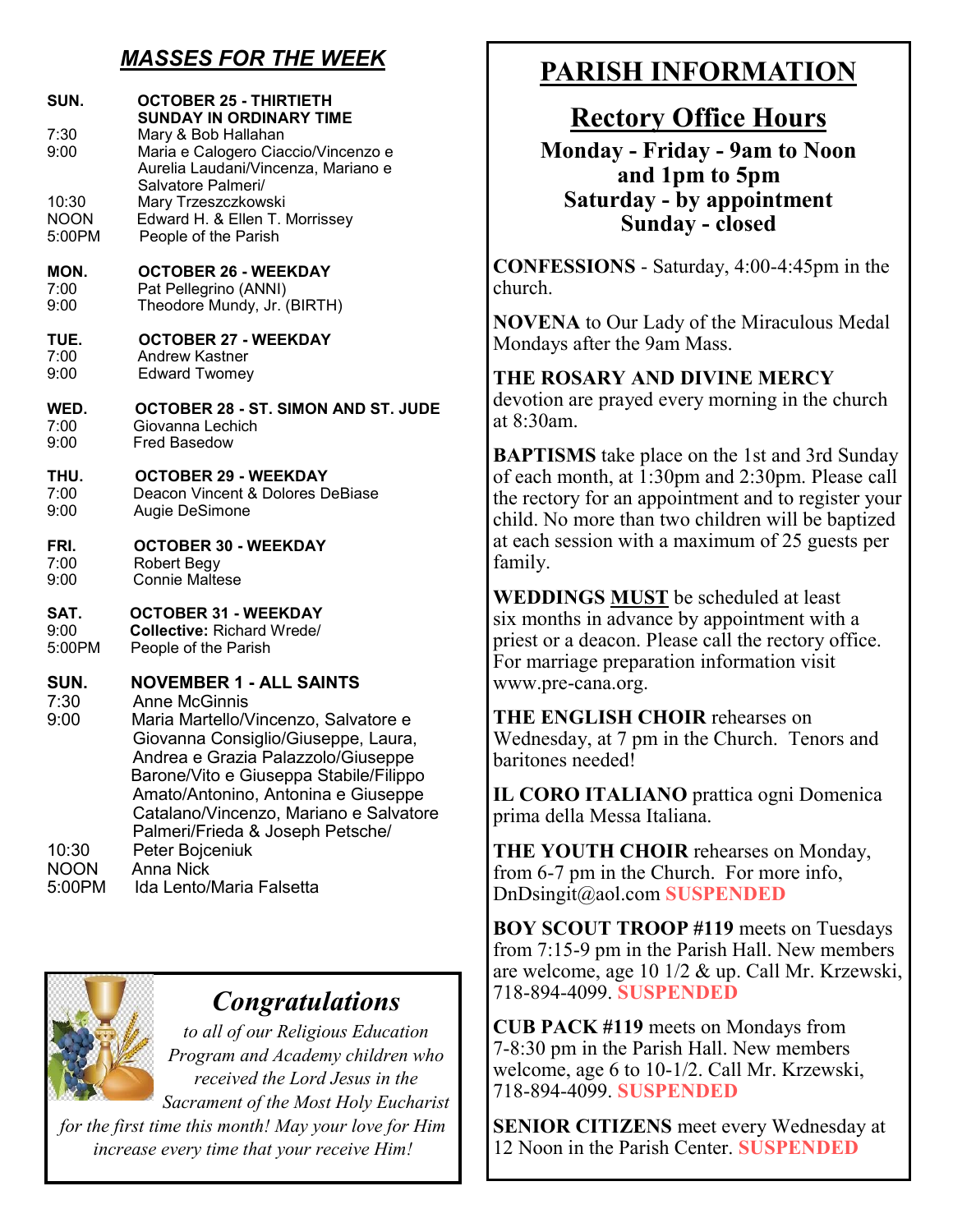# PLEASE PRAY FOR OUR SICK

Connie Faccibene, Linda Frazier, Cari Ann Falk-LoBello, Glen Falk, Ronald Frazier, Robert Sabini, Lee Falk, McKinley Kelleher, Sean Harrison, Justin James Quirke, Elizabeth Ott, Mary Harrison, Gloria Mojica, Gloria Pemaj, Allen McConville, Jack Marchindiondo, The Scaturro Family, Louis Pittelli, Louis Pittelli, James Graff, Immaculate Marge D'Elia, Jim O'Friscoll, Mary Rigovich, Matteo Sabini, Bob Biolsi, The Mojica Family, Msgr. Leonard Badia, Matthew Zender, Joseph & Mary Augustine, Anthony Pittelli, Josephine Hartnett, Karen Schaefer, Jill Archbold, Fr. Paul Weirichs CP, Hannah Lehman, Daniel Wilson, John Austin Bryzgornia, Dave Kazmier, John Nogiewich, Tim Rooney, Frank Ciccone, Cindy (Peli) Heege, Dr. Ajay Lodha, Dr. Vincent P. Rappa, Charlie Krzewski, Helga Zender, Deacon John DeBiase, Tom Haubert, John Miller, Cathie Greulich, Sr. Mary James Fox, Edward Pandolfo, Paul Colangelo, Carmen Gonzalez,

*The names will remain for 3 months, please call 718-326-1911 and ask for continued prayers.*

## **Prayer Requests**

**Pray for vocations to the Priesthood and Religious Life.** 

**Pray for first responders and medical personnel.**

**Please pray for our men and women from our Parish serving in the defense of our country: Lt. Col. Thomas Frohnhoefer Sgt. Robert A. Domenici** 



#### *WE RECALL OUR BELOVED DECEASED*

*Especially: Benedict Delleani, William J. Lavin,*

*May they rest in Christ's Peace!*

# **MEMORIALS**

## *TABERNACLE LAMP THIS WEEK*

*is lit in memory of Augie DeSimone.* 



**DON'T FORGET TO FALL BACK ONE HOUR ON SATURDAY NIGHT OCTOBER 31**

## **TODAY'S READINGS**

 *Thirtieth Sunday in Ordinary Time*

Ex 22:20-26 Ps 18:2-3, 3-4, 47, 51 1 Thes 1:5c-10 Mt 22:34-40

## **READINGS FOR THE WEEK**

| Monday:    | Eph 4:32-5:8<br>Ps 1:1-4, $6$<br>Lk 13:10-17                             |
|------------|--------------------------------------------------------------------------|
| Tuesday:   | Eph 5:21-33<br>$Ps$ 128:1-5<br>Lk 13:18-21                               |
| Wednesday: | Eph $2:19-22$<br>$Ps$ 19:2-5<br>Lk $6:12-16$                             |
| Thursday:  | Eph 6:10-20<br>Ps 144:1b, 2, 9-10<br>Lk 13:31-35                         |
| Friday:    | Phil 1:1-11<br>$Ps$ 111:1-6<br>Lk 14:1-6                                 |
| Saturday:  | Phil 1:18b-26<br>Ps 42:2, 3, 5cdef<br>Lk 14:1, 7-11                      |
| Sunday:    | Rv 7:2-4, 9-14<br>Ps 24:1b-2, 3-4ab, 5-6<br>$1$ Jn $3:1-3$<br>Mt 5:1-12a |
|            |                                                                          |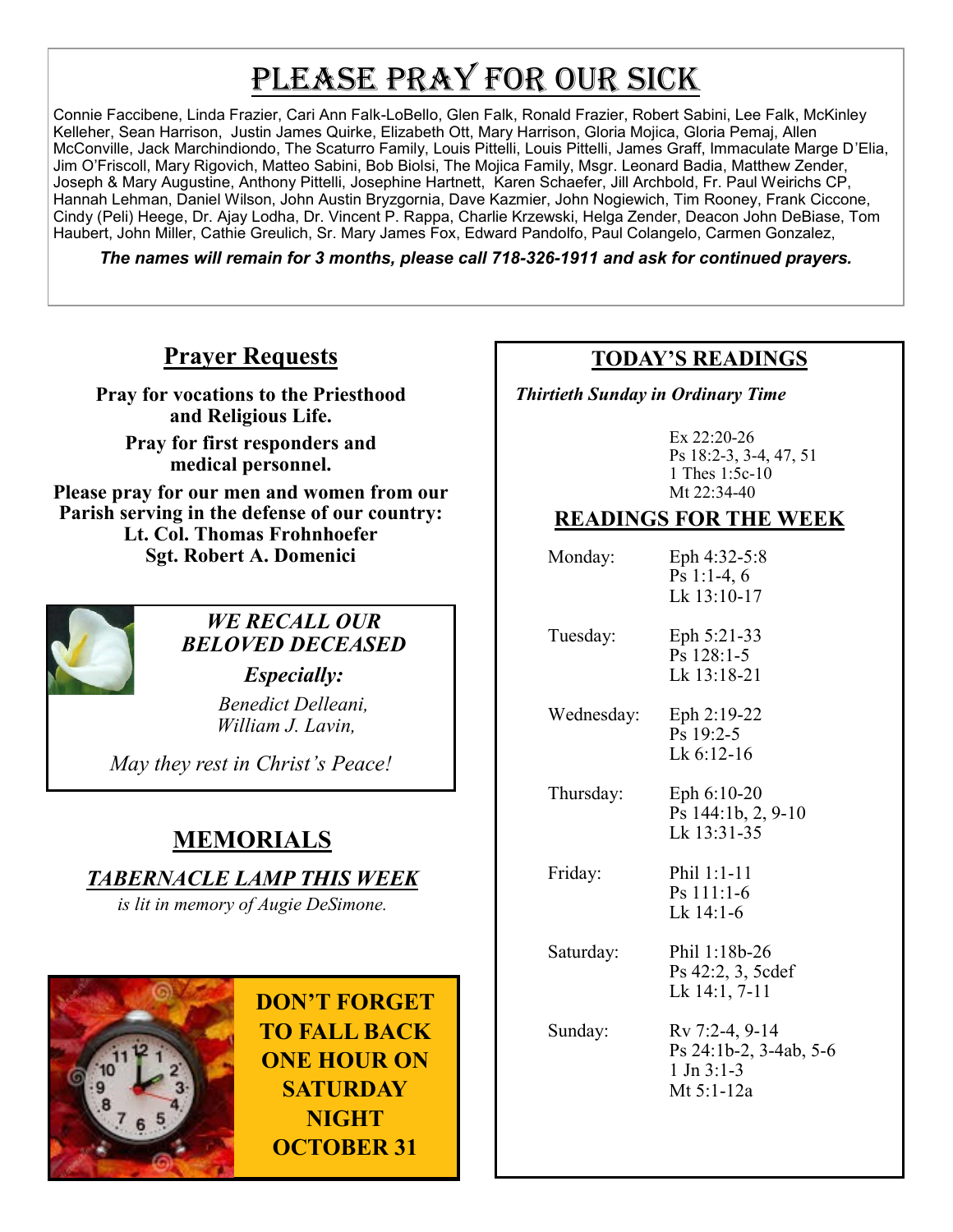*From the Pastor's Desk:*

## *"Remember"*

 Last week, the Pharisees failed in their attempt to trip up Jesus with a tricky question to which He answered, "Render unto Caesar that which is Caesar's and to God that which is God's." They try again in today's Gospel story, but with a strictly religious question: "Which is the greatest of the Commandments."

 If you are thinking about one of the Ten, you'd be wrong. There were, and remain, some 613 commandments that govern the life of observant Jews, both in Christ's day and in ours. Yet, the answer that Jesus gives, Deuteronomy 6:5, would have been obvious to any Jewish schoolboy, no less a scholar, because it's part of a prayer that is said daily: "You shall love the LORD, your God, with all your heart, and with all your soul, and with all your mind." That is, we are to love God with our entire being. He follows it up immediately, though, with a passage from Leviticus (19:18): "And you shall love your neighbor as yourself." Then He adds, "The whole Law and the Prophets depend on these two commandments." Thus, we express our primary love for God in the way that we love our neighbor.

What does it mean to love? It is to desire and strive for (not simply to wish) the good of another person. The commandments to love God and neighbor are joined together, as we love God by living according to His commands, some of which are presented to us in today's first reading as proper ethical behavior in dealing with the less fortunate, who are precious in God's eyes. Since we do not live in a vacuum or in isolation from others, the care and concern that we offer to other people speaks volumes about how well we do what God has placed before us.

 There is a hierarchy of values, though, as to how we go about this. First and foremost among these is the way that we protect and defend life, particularly that of the most vulnerable among us: the child in the womb. We cannot serve the needs of others, if they have not been brought to life in the first place.

 Therefore, the Church's non-negotiable, prime directive regarding life issues is to protect and defend the life of the pre-born, who is as much a human person under the Natural Law as anyone who is brought to term. Only then can we discuss how best to address negotiable matters of health care, housing, education, nutrition, and a host of other valid and reasonable concerns. No life, no service. Furthermore, no one can consider him-/herself a practicing Catholic who promotes or supports the intrinsic evil of abortion or uses of the pre-born that deny or diminish in any way their intrinsic, God-given, human dignity.

Last week's lesson was the establishment of our priorities vis-à-vis the targets of our dedication and allegiance, placing God first, front and center in our lives. Today's lesson reminds us of our duties and responsibilities to one another as a matter of the practice of love for the love of God. We forget that sometimes. As often as we do, though, God calls us to remember both His compassion and His justice, and to act accordingly on what we remember.

*~ Fr. Armato*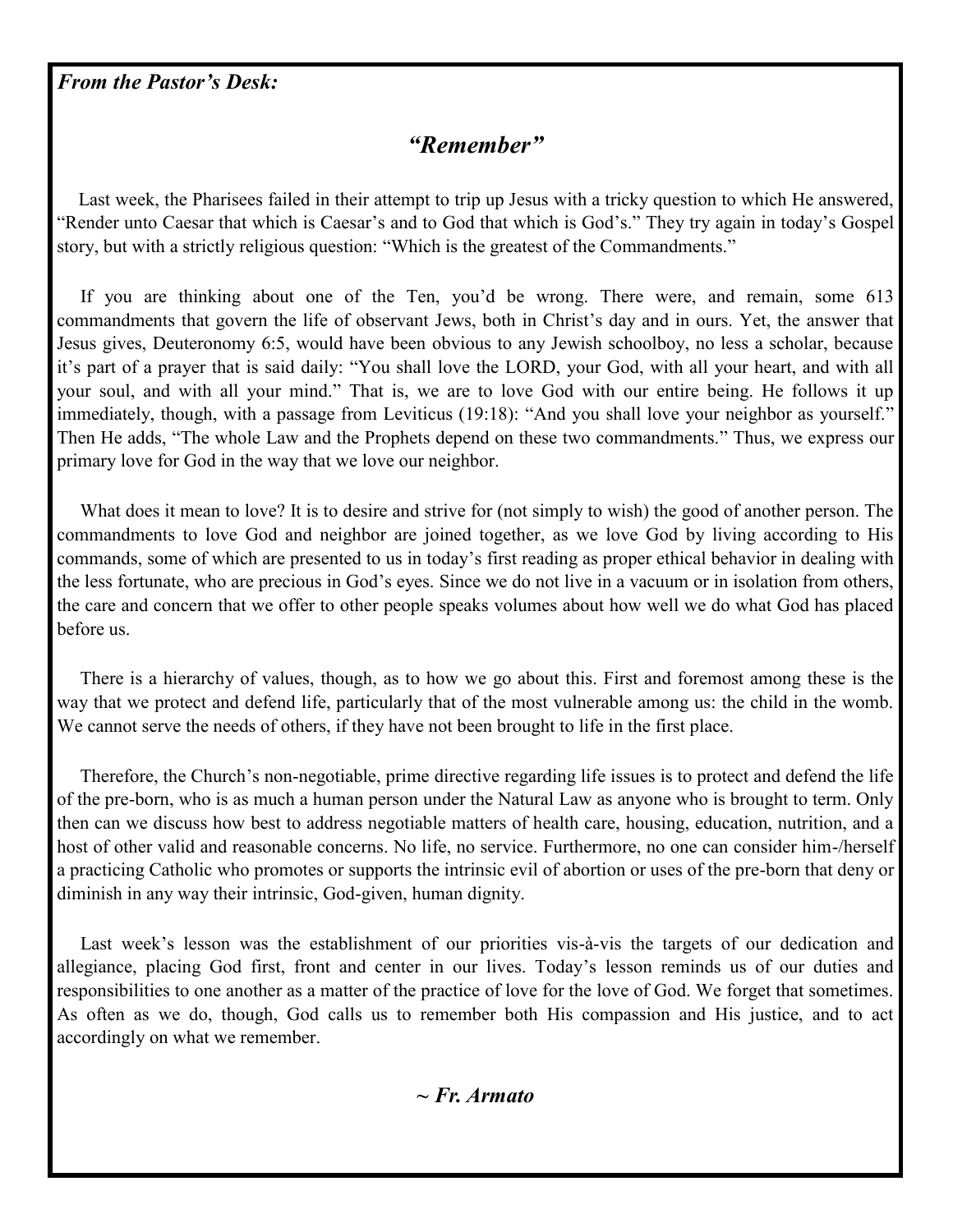#### **ANNUAL CATHOLIC APPEAL**

 The **2020** *Annual Catholic Appeal* campaign continues toward our goal of **\$80,015. So far, 150 families have pledged \$56,288 (70.3%).** We have **\$23,727** *to go.* 

With about 650 families registered in the Parish, it comes to an *average donation of \$125 per family.*  Even in these difficult times, it's certainly not a burden if we **ALL** pitch in between now and Christmas.

 First come your own family needs, then those of the Parish. Finally, please consider your ACA responses so that we may continue to serve the needs of our Parish and our Diocese.

#### **www.annualcatholicappeal.org**

#### **MEMORIAL OPPORTUNITIES**

 The lectionaries used for Mass each day have become frayed over the years and need to be replaced. Also, a set of liturgical books is needed for the rectory chapel. Please contact Mary at the Rectory, if you would like to donate one or more of these books in memory or honor of someone:

*Church Lectionary* - \$150 per volume (3)

*Chapel Lectionary* - \$100 per volume (3)

*Chapel Missal* - \$100 (1)

#### **MONTHLY MEMORIAL MASS**

 A memorial Mass with music is celebrated each month for the repose of the souls of those who were buried from our church during the preceding month.

 Families who wish to have an annual or "month's mind" Mass offered for a loved one can join in the monthly celebration.

 Contact the Rectory, **718-326-1911** to make the arrangements.

 **The next memorial Mass will be celebrated at 11:45am Saturday, November 14.** 

#### **THE ST. VINCENT dePAUL FOOD PANTRY**



 is located in the Convent 66-25 79th Place

## The Pantry is open every **WEDNESDAY AND SATURDAY from 10:00am to 12:00Noon PLEASE OBSERVE**

## **SOCIAL DISTANCING AS YOU WAIT**

 Please bring your contributions of food, especially nonperishables, and place them in the bin located by the center entrance to the main vestibule in church. You can also contribute grocery store gift cards, dropping them off at the rectory.

Thank you for your generosity!

#### **PARISH FINANCES**

 Thanks to all of you who have sent in or dropped off your contributions at Mass or at the Rectory offices, or who have used weekly or monthly e-giving!

 To use *Faith Direct* for e-giving, go to the icon on our website and follow the instructions to sign up; or you can go straight to the **Faith Direct website** and enter our parish code, **NY299**. You can change your decision later on, as you wish.

#### **ANNUAL MEMORIAL MASS**

 As a result of attendance restrictions placed on us by the pandemic regulations, we are not able to celebrate our customary memorial Mass for the year's deceased.

 Please use your *All Souls Day* envelopes to remember all of your deceased loved ones in the *three Masses* that will be celebrated for the repose of their souls on November 2-4.

#### **RETURNING TO SERVICE**

 **All ushers** are requested to return to their regular Mass service schedules as of **next weekend, October 31 - November 1.**

 **Collection counters** also should return to their usual schedules that same weekend.

 *Please be sure you wear your masks while you are serving!*